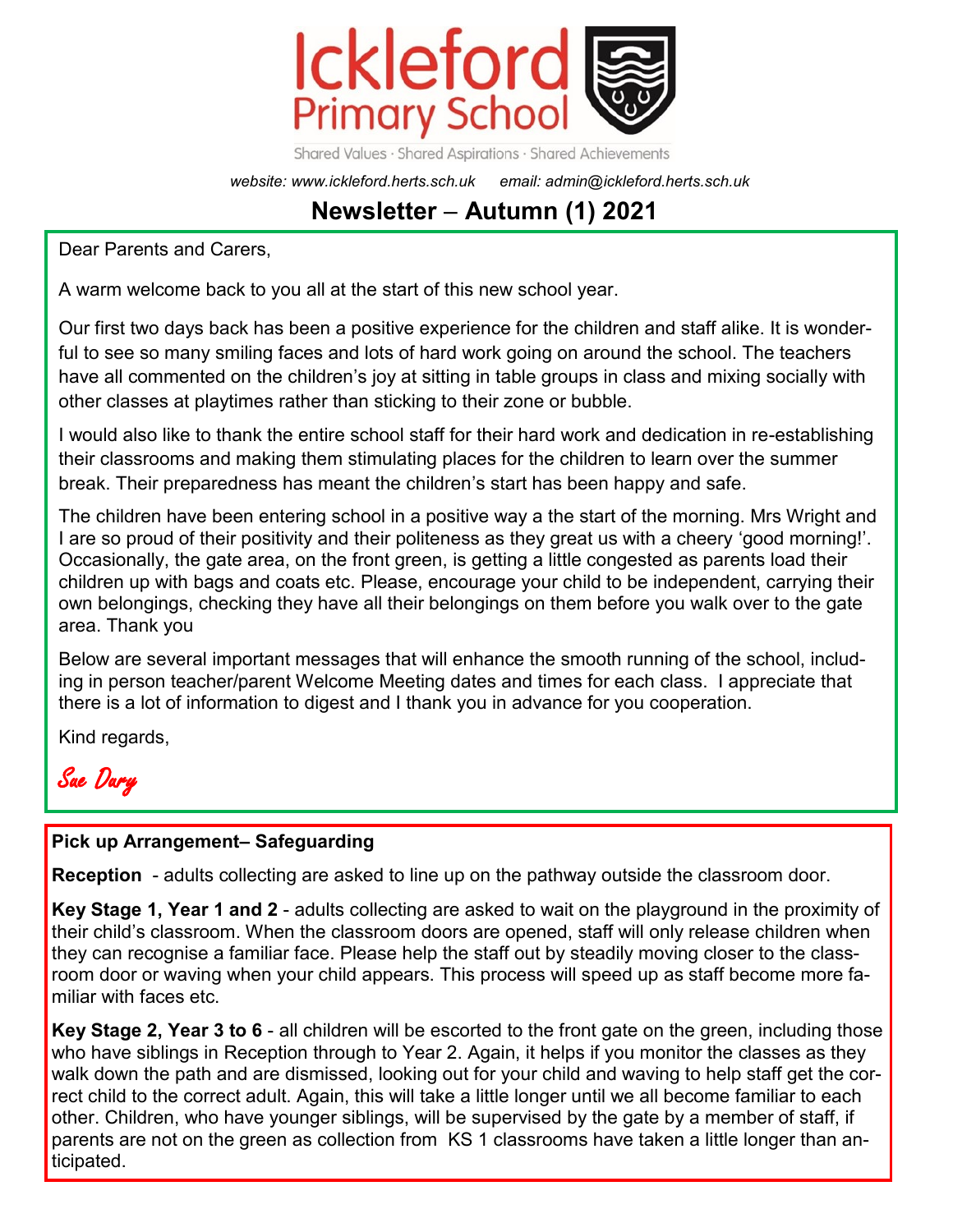#### **Snack for morning playtime.**

**Reception, Key Stage 1 and Key Stage 2** children may bring fresh fruit or vegetable snacks for break time. Children will not be permitted to eat other products including Fruit Winders, chocolate coated fruit or cereal bars. We ask that children keep it safe in their bag. We continue to wait for news regarding the restart to the free National Fruit and Veg Scheme run by the government post Covid –19.

## Ickleford Primary School is a nut free site.



### Please note:

### **we do have children with severe nut allergies.**

**Please ensure that all packed lunches are free from any products containing nuts. Please pay particular attention to the nut content in cereal bars which are permitted in home packed lunches.** 

#### **School Uniform Policy**

Can I please remind parents that dyed hair and shaved patterns is not permitted under our school uniform policy. Despite parents using semi-permanent dyes on their children during the holidays, there are still a few children with inappropriate hair colour. Please ensure it is washed out as soon as possible.



Our children look very smart in their clean PE kit. Can we remind all parents that we requested round neck **black** sweatshirts and **no hoodies**. This is to ensure your child's safety during highly active PE lessons. All PE kit must be free from team or sport manufacturer logos.

We continue to see rucksacks that are too large and inappropriate for the limited space we have in our cloakrooms. Please ask your child if they have been spoken to and advised to find something smaller. We want to eradicate this matter before children start to bring in big winter coats. However, it is good to see children bringing appropriate clear, sports capped water bottles into school. Thank you.

#### **Respectful Parking within the Village**

Within the just the first two days of returning, we have received a number of complaints form our neighbours regarding disrespectful and dangerous parking. Please park within the legal requirements of The High Way Code and park considerately, i.e. not parking on double yellow lines or blocking off access roads and driveways.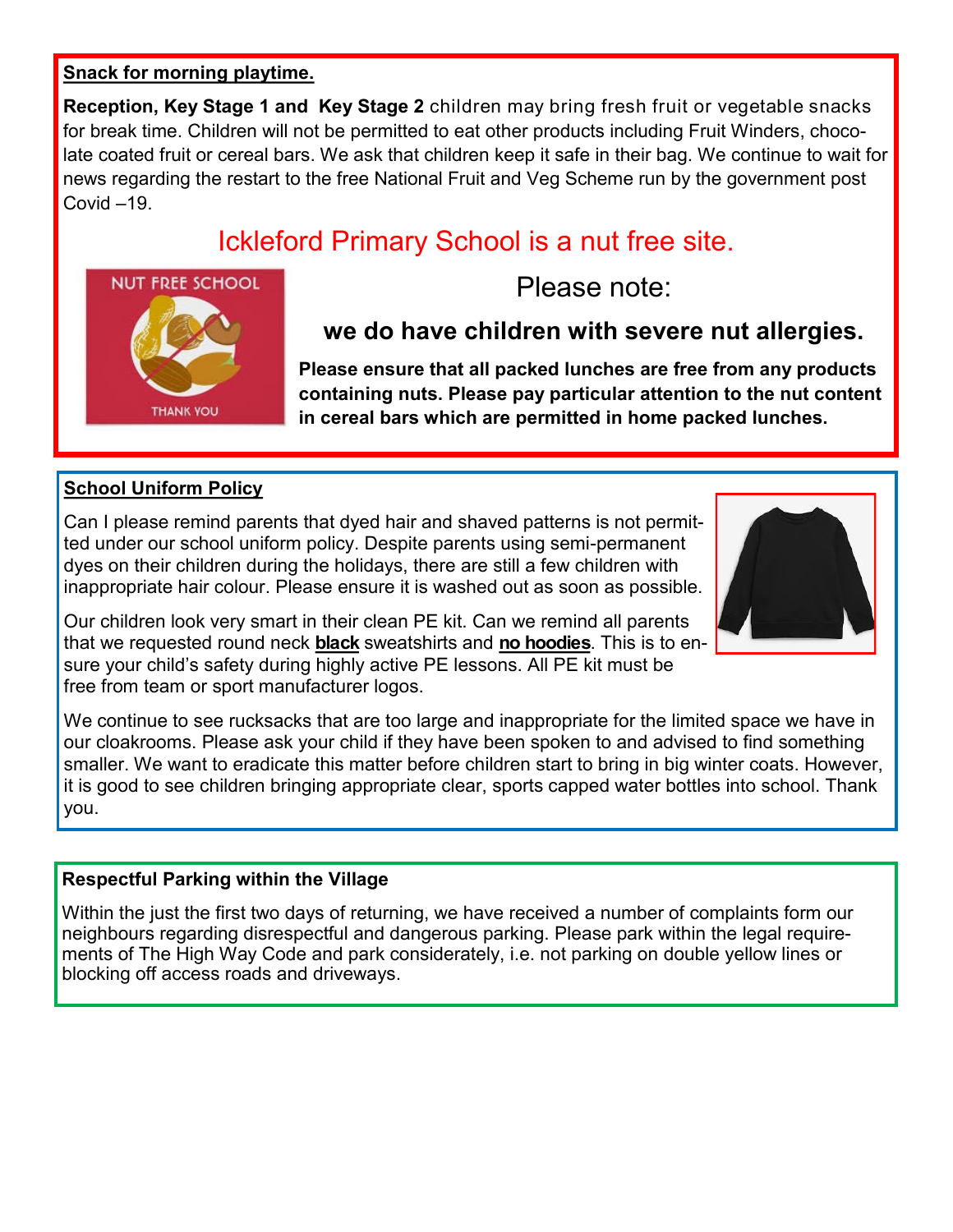#### **Scheduled Welcome Meetings**

It is with great delight that we are now allowed to offer face to face meetings in school. This now means school can offer our annual Welcome Meeting and invite you into your child's classroom to meet your child's teacher and TA. The meeting will be led by each class teacher upon which they share their timetables, learning expectations for the year, behavioural expectations and dates for the diary. There will be an opportunity to ask general questions within the meeting.

This forum is not an appropriate time to discuss your children individually with the class teacher after the meeting has concluded. If you have concerns regarding your child, our traditional avenues of communication are always open, via email or phone call to the office to schedule a meeting or a chat after school, when all children have been dismissed at the gate or the classroom door. If you could inform the class teacher in advance as to what your concerns are about, this helps us manage the situation more speedily.

**Year 1 Welcome Meeting** with Mr Horgan - Monday 13th September, 7pm-8pm

**Reception Welcome Meeting** with Mrs Seddon - Tuesday 14th September, 7pm-8pm

**Year 2 Welcome Meeting** with Mrs Banbury - Wednesday 15th September, 7pm-8pm

**Year 3 Welcome Meeting** with Mrs Wright - Thursday 16th September, 7pm-8pm

**Year 5 Welcome Meeting** with Mrs Huckett - Tuesday 21st September, 7pm-8pm

**Year 6 Welcome Meeting** with Mrs King - Wednesday 22nd September, 7pm-8pm

**Year 4 Welcome Meeting** with Mr Martin - Thursday 23rd September, 7pm-8pm

We are also looking forward to face to face parent consultations before half term. Please refer to the dates for you diary section below.

#### **Instrumental Music Lessons**

Pleased be advised that school continues to offer individual, paired or group instrumental lessons for the following instruments: violin, brass (cornet/ trumpet, tenor horn or trombone), piano, voice, guitar (electric and acoustic) and woodwind (clarinet or flute). These lessons are taught by highly qualified and experienced instrumental teachers, from Hertfordshire Music Service, who visit school and utilise our music room. If you are interested in your child, from Year 2 up to Year 6, commencing lessons please explore the link below for availability and pricing.



[www.hertsmusicservice.org.uk/register](http://www.hertsmusicservice.org.uk/register)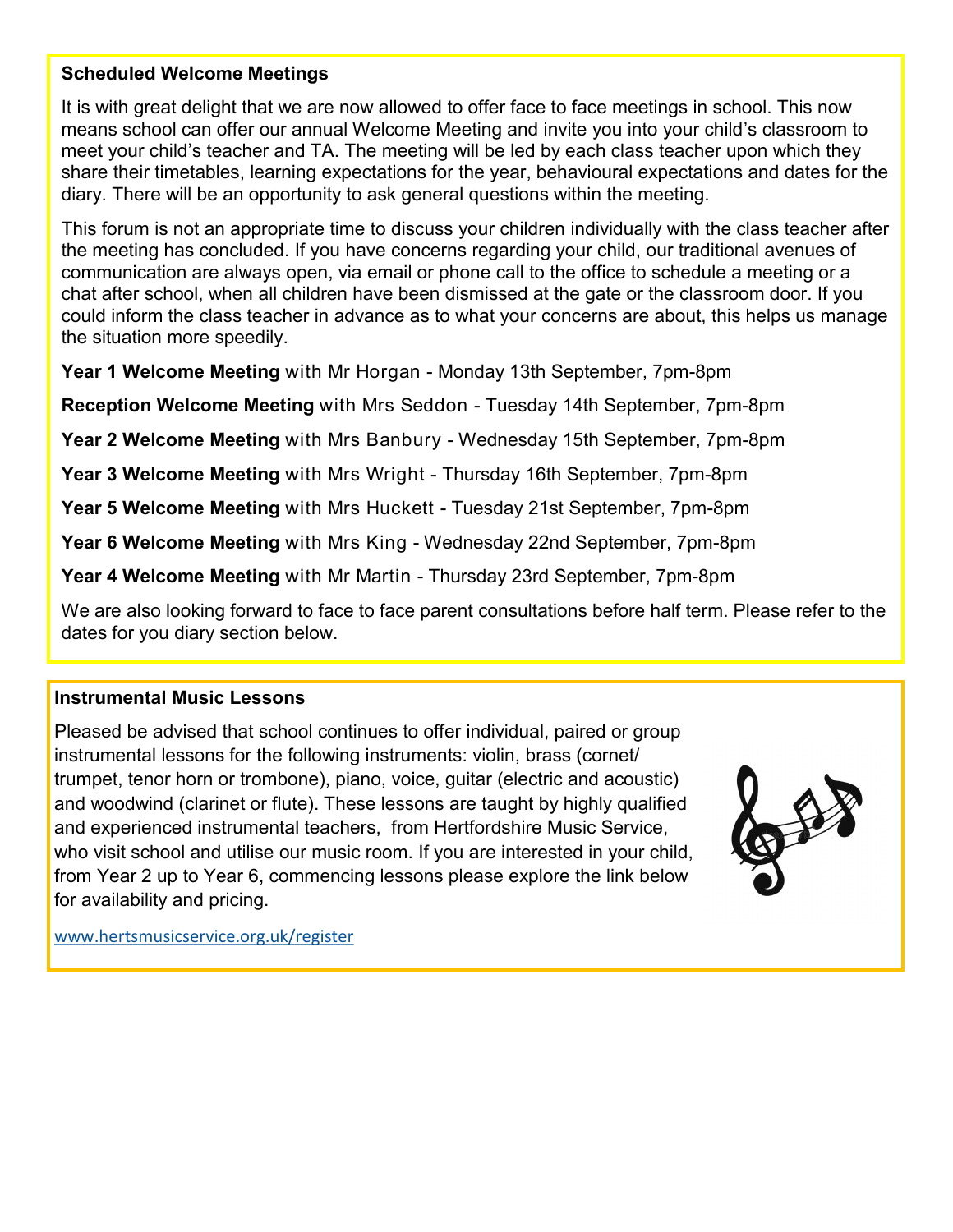#### **Absence During Term Time**

#### **Family Holidays**

You will be aware of the School Policy regarding family holidays being taken during term time, which is in line with all Hitchin Primary and Secondary Schools. This means that any requests for **term time holidays will be unauthorised.**

**Please note that Hertfordshire holidays may not coincide with other neighbouring education authorities. Term Dates for** 2021-2022 are always available on the school website.

Please note:

We have regular monitoring visits from the attendance officer who will issue a fixed penalty to a family if required.

Hertfordshire have an Unauthorised Sessions Policy where by 15 sessions or more unauthorised absences (a session equating to half a day) may incur a fixed penalty. This is cumulative over 2 terms, i.e. any unauthorised absences from the previous term will be included to the current terms calculation.

#### **Sickness Absence**

If your child is ill, please notify the school office before 9:30 on the morning of each days absence. The office staff prefer this to be done via Parentmail 'absences'. However, you may also use email to the admin account or a phone message can be left on the answerphone.

If your child is regularly absent through illness, the attendance officer will direct us to ask for a doctor's note, in order for us to authorise the absence. We will always contact you if we feel your child is too poorly to be in school.

#### **Late Arrivals**

We have had a positive start to the punctuality of children so far. Please be reminded, the school bell rings at 8.55am. If your child arrives after the children have left the playground and gone into class, we will need to sign them in at the school office. However minutes late your child is, will be recorded and monitored. Any child arriving after 9.10am, when the register closes, (15 minute after the school bell has rung) will be marked as an unauthorised absence for the entire morning session.

For full details please refer to Ickleford Primary School Attendance Policy which can be found on our website: [www.ickleford.herts.sch.uk](http://www.ickleford.herts.sch.uk)

#### **PUPIL CONCERNS AND COMMUNICATION**

Our SEND Co-ordinator, Mrs Shafe, has asked me to remind all parents that any concerns about your child must always be raised with the class teacher in the first instance. If necessary your concerns will be shared with Mrs Shafe, if they have not been done so already. Thank you.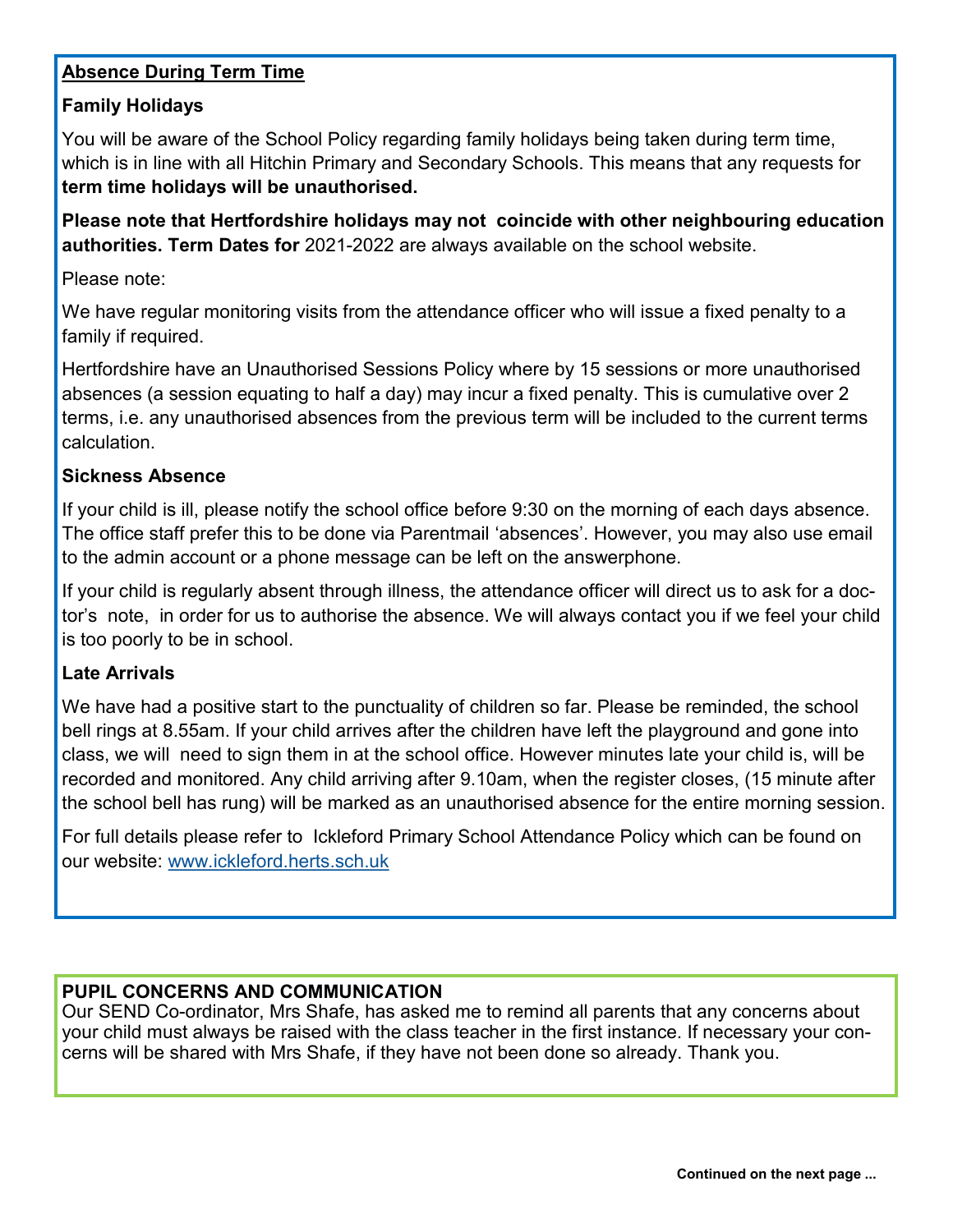

**Ickleford Primary School Harvest Festival** 

#### **Thursday 23rd September 2021 St Katharine's Church**

Please send in any suitable donations, with your child, in the morning. All donations of tinned, packet or boxed nonperishable foods will be gratefully received as harvest gifts on behalf of the North Herts. Sanctuary, Nightingale Road.

**Sadly, due to limited space in the church, parents are unable to attend this celebration.** 

| <b>DATES FOR YOUR DIARY Autumn Term 2021</b>                         |                                                                                                    |
|----------------------------------------------------------------------|----------------------------------------------------------------------------------------------------|
| <b>Date</b>                                                          | <b>Event</b>                                                                                       |
| Monday 13th September                                                | All breakfast and after school clubs commence                                                      |
| Monday 13th September                                                | Year 1 Welcome Meeting 7pm - 8pm                                                                   |
| Tuesday 14th September                                               | Reception Welcome Meeting 7pm-8pm                                                                  |
| <b>Wednesday 15th September</b>                                      | Year 2 Welcome Meeting 7pm - 8pm                                                                   |
| Thursday 16th September                                              | Year 3 Welcome Meeting 7pm - 8pm                                                                   |
| <b>Tuesday 21st September</b>                                        | Year 5 Welcome Meeting 7pm - 8pm (including Big Camp info)                                         |
| Wednesday 22nd September                                             | Year 6 Welcome Meeting 7pm - 8pm (including Isle of Wight info)                                    |
| <b>Thursday 23rd September</b>                                       | Harvest Festival, St Katharine's Church (no parents)                                               |
| Thursday 23rd September                                              | Year 4 Welcome Meeting 7pm - 8pm                                                                   |
| Friday 24th September                                                | Year 5 Swimming lessons at Hitchin Pool commence                                                   |
| Wednesday 13th October                                               | Parent Consultations, School Hall, 4pm - 7pm<br>(no school children or younger siblings except Y6) |
| Tuesday 19th October                                                 | Year 3 Trip to Celtic Harmony Camp                                                                 |
| Tuesday 19th October                                                 | Parent Consultations, School Hall, 4pm - 7pm<br>(no school children or younger siblings except Y6) |
| <b>HALF TERM BREAK</b><br>Monday 25th October - Friday 29th November |                                                                                                    |
| Monday 8th November                                                  | Flu vaccinations for all year groups                                                               |
| Monday 15th November                                                 | Anti Bullying Week                                                                                 |
| <b>Wednesday 17th November</b>                                       | Prospective Reception Class Open Morning 9:30 am -10:30 am (see<br>website for booking details)    |
| <b>Tuesday 23rd November</b>                                         | KS2 Play Performance, School Hall, 7pm                                                             |
| Wednesday 24thNovember                                               | KS2 Play Performance 1.30pm                                                                        |
| Thursday 25th November                                               | KS2 Play Performance 7pm                                                                           |
| <b>Monday 29th November</b>                                          | <b>SCHOOL CLOSED - OCCASIONAL DAY</b>                                                              |